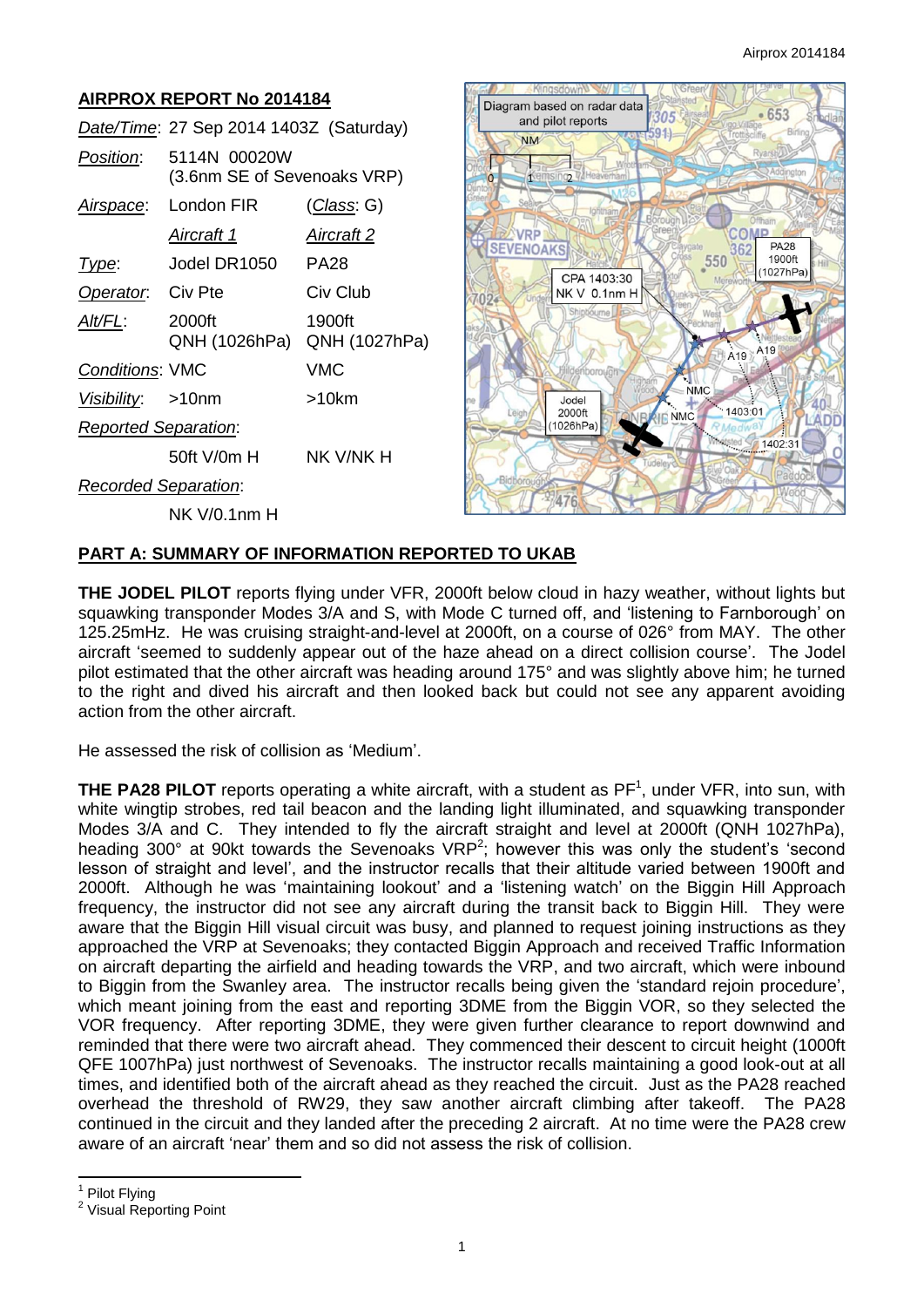# **Factual Background**

The Biggin Hill weather at 1350 was recorded as:

METAR EGKB 271350Z 20003KT 9999 SCT030 BKN040 20/12 Q1026

## **Analysis and Investigation**

## **CAA ATSI**

Whilst the DR10 pilot reported listening out on the LARS(W) frequency, he was operating in an area covered by LARS(E). Farnborough reported that the DR10 was not in communication with Farnborough (LARS) and they were unaware of an Airprox.

The PA28 was in receipt of a Basic Service from Biggin Approach. Biggin reported that they had no knowledge of an Airprox and considered that the controller on duty would have reported any incident. The controller has since left the unit and they were therefore unable to provide additional information.

The PA28 pilot was displaying SSR code 7047 (Biggin Hill conspicuity) operating between 1900ft and 2000ft prior to joining a busy circuit. At 1405:00 (after the Airprox) the PA28 pilot called for rejoin, and Biggin Approach passed him Traffic Information on two other inbound aircraft, and instructed the pilot to report at 3nm for RW21 right-hand circuit, with QNH 1027hPa set.

The DR10 was identified 12.5nm southeast of Biggin Hill tracking northeast, without Mode C level reporting. At 1402:39 the horizontal distance between the two aircraft was 2.5nm – Figure 1.



Figure 1 – Swanwick MRT at 1402:39 (Jodel DR1050=DR10)

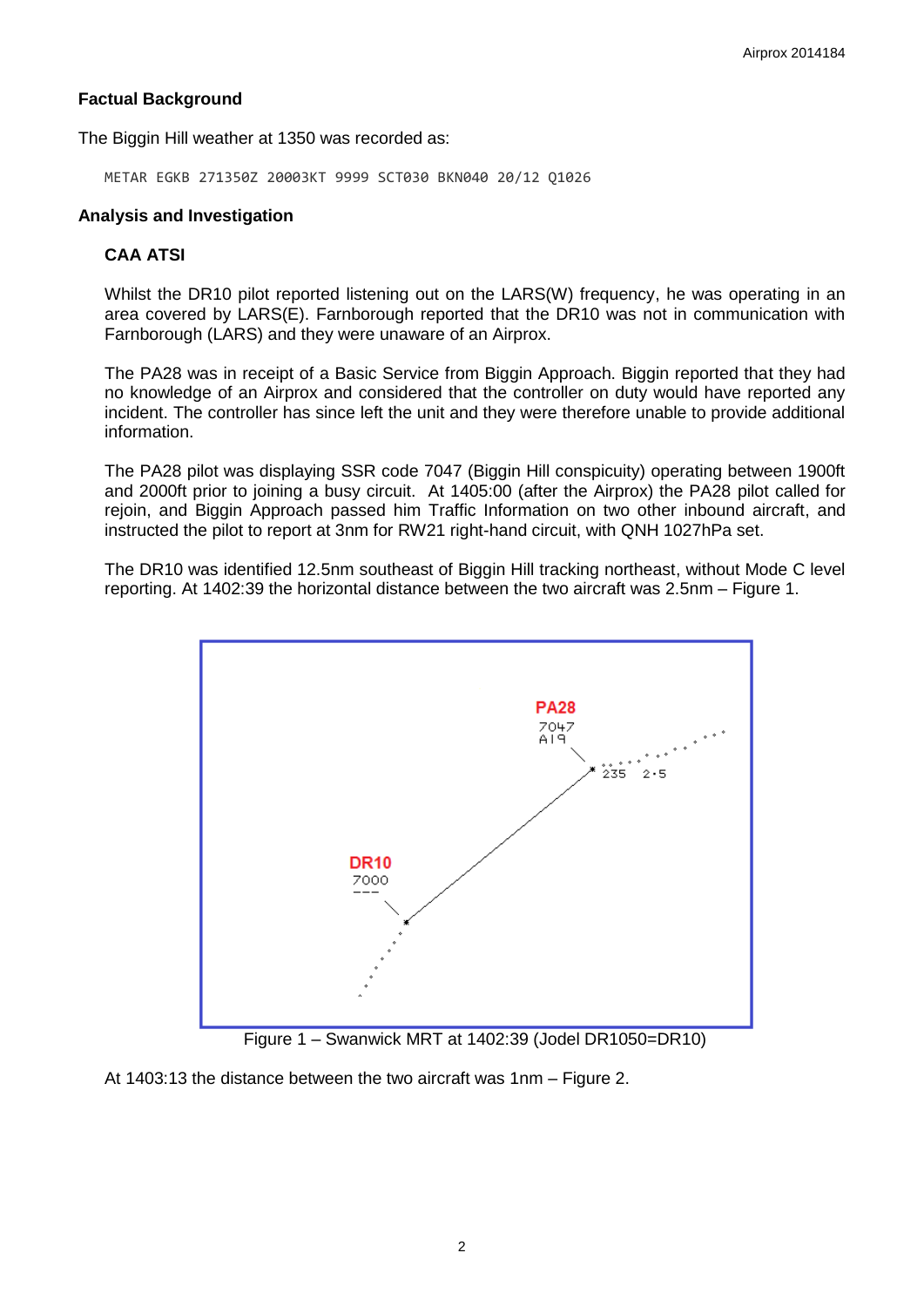

At 1403:27 the distance between the two aircraft was 0.1nm – Figure 3.



Figure 3 – Swanwick MRT at 1403:27

The next sweep of the radar at 1403:31 showed that the two aircraft had passed abeam. The CPA was estimated to have occurred between radar sweeps at 1403:29 at a range of less than 0.1nm – Figure 4.



Figure 4 – Swanwick MRT at 1403:31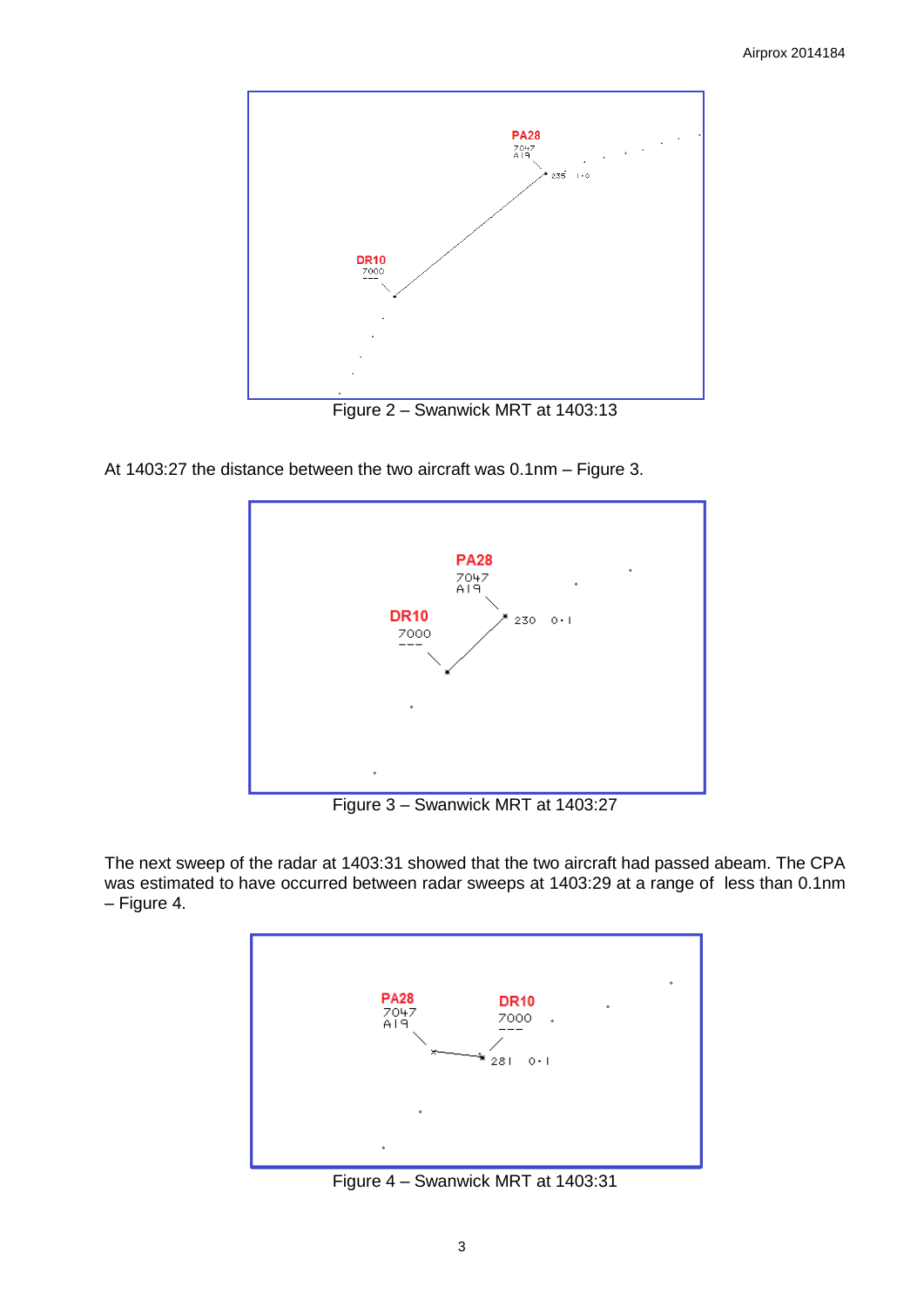#### **UKAB Secretariat**

Both pilots had equal responsibility for avoiding collisions and for ensuring that do not fly in such proximity to other aircraft as to create a danger of collision.<sup>3</sup> The aircraft were converging, and the PA28 was on the right of the DR10, so the DR10 pilot was required to give way<sup>4</sup>; however, he did not see the PA28 until very late and then took avoiding action. The PA28 pilot did not see or avoid the DR10.

#### **Summary**

An Airprox was reported 3.6nm southeast of Sevenoaks VRP, in Class G airspace, between a Jodel and a PA28. The Jodel pilot was not in receipt of an Air Traffic Service; the PA28 pilot was in receipt of a Basic Service from Biggin Hill and did not receive any Traffic Information. The PA28 pilot did not see the Jodel, and the Jodel pilot saw the PA28 very late but was able to take avoiding action by diving his aircraft to the right.

## **PART B: SUMMARY OF THE BOARD'S DISCUSSIONS**

Information available included reports from the pilots of both aircraft, transcripts of the relevant RT frequencies, radar photographs/video recordings and reports from the appropriate ATC and operating authorities.

The Board noted that the Jodel pilot had turned his transponder Mode C off, and reiterated that, unless the Mode C is faulty, it is best practice to fly with it turned on because it enables the TCAS systems in other aircraft to operate and allows ATC more flexibility when controlling other aircraft nearby. Notwithstanding, in this case, the Mode C would not have had any positive effect because the PA28 was not TCAS equipped. The Jodel pilot reported 'listening' to the Farnborough frequency and members agreed that, whilst establishing 2-way communication and agreeing an Air Traffic Service (even if only a Basic Service) would be far more useful, listening out on a frequency can often provide information to enhance a pilot's situational awareness. However, in this case, the Jodel pilot was listening out on the incorrect frequency for the area he was flying in, meaning that he would not have heard very much of use to him. The Board agreed that he would have been better placed to either have contacted Farnborough LARS on the correct frequency, or made contact with Biggin Hill.

Turning to the actions of the PA28 crew, whilst acknowledging that the demands on the instructor would have been high during an early stage of the student's training, the Board agreed that the instructor shared the responsibility for avoiding collisions with the Jodel pilot; however he had not seen the other aircraft, and so could not have taken any action. The Board quickly agreed that this was a straightforward late sighting by the Jodel pilot and a non-sighting by the PA28 pilot. The Jodel pilot had taken action to effectively avoid a collision, albeit at a very late stage due to the late sighting, so the Board agreed that the Degree of Risk was Category B.

[UKAB Note 1: After the Airprox had been reviewed by the Board, the pilot of the Jodel added the following points to his report:

> 1. He believed that the aircraft's Mode C was being transmitted inaccurately and so turned it off.

> 2. He intended to contact Southend ATC and decided to maintain a listening watch with Farnborough LARS (W) frequency until he was within range of Southend's frequency.]

 $\overline{\phantom{a}}$ 

 $3<sup>3</sup>$  Rules of the Air 2007, Rule 8, Avoiding Aerial Collisions

<sup>4</sup> Rules of the Air 2007, Rule 9, Converging